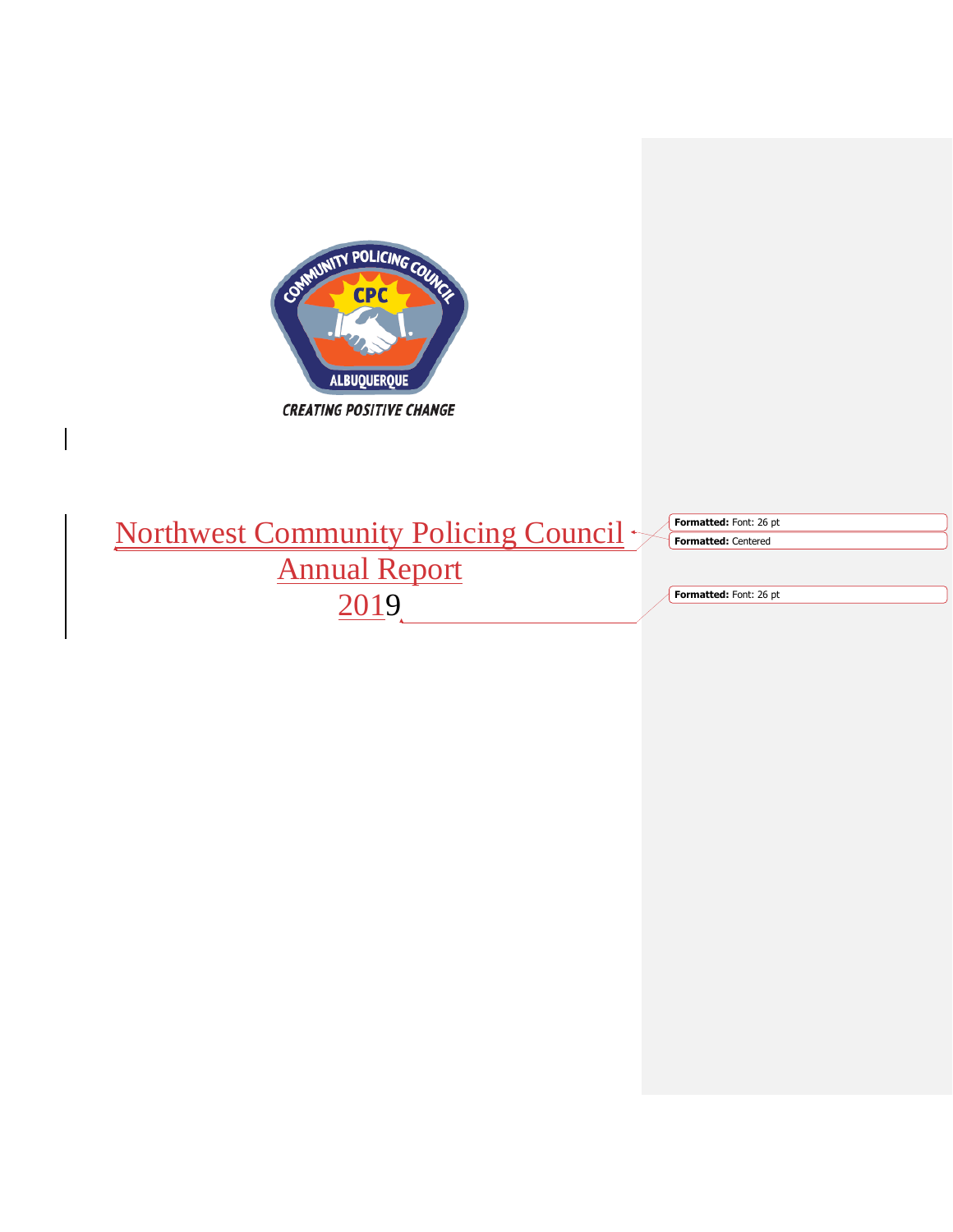# **TABLE OF CONTENTS**

 $\overline{1}$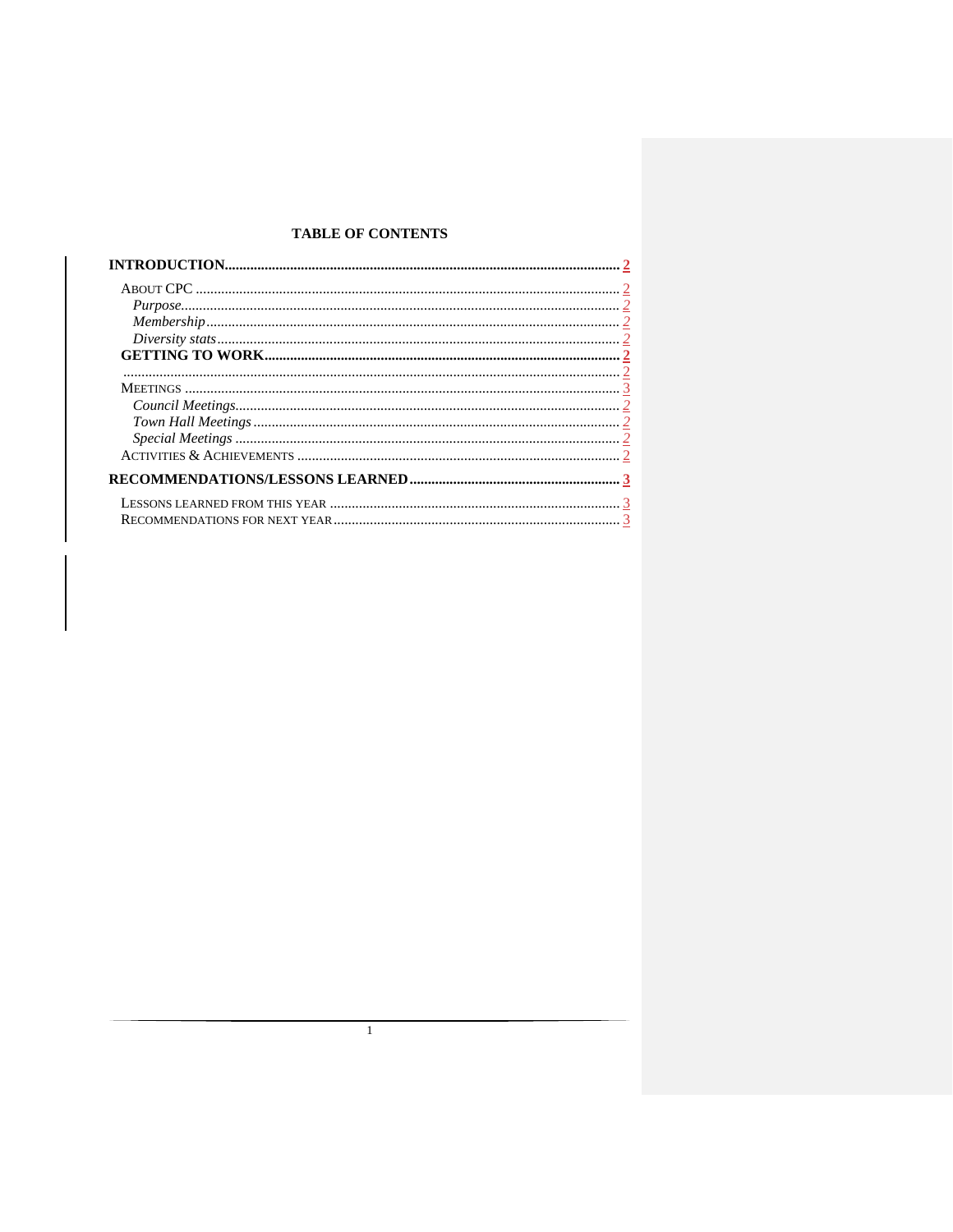## *Introduction*

### About CPC

• The Northwest CPC was established in 2014 to facilitate and improve relations between the residents of the City of Albuquerque and the Albuquerque Police Department.

#### Purpose

• The purpose of the Community Policing Council (Council) is to promote and maintain positive, respectful, supportive and cooperative interactions between Members of the community and the Albuquerque Police Department to ensure reforms are met and sustained.

#### Membership

• The NW CPC has maintained a robust council, ending the year with seven voting members from a variety of racial and ethnic groups, sexes, and ages.

## **Diversity**

• The NW CPC continues to attract a diverse segment of the population from the Albuquerque Police Department Northwest Area Command. Attendees continue to be focused primarily on the more northern neighborhoods, though, an area of concern that we look to address in the coming year.

#### *Getting to work*

#### Meetings

• NW CPC meetings continue to be held on a monthly basis at the Don Newton Taylor Ranch Community Center. This center provides easy access and parking for visitors and is located in a fairly central location. The meetings are well attended.

### Special Meetings

• The NW CPC held one special meeting of the Council to interview new candidates for voting membership and to strategize on future meetings.

## Activities and Achievements

- The NW CPC continued a program of inviting speakers and presenters at monthly meetings to further engage and educate the public. These presentations have included members of the Albuquerque Police Department and representatives from outside agencies. Speakers and presenters are chosen to address community concerns and issues.
- The NW CPC continues to maintain a Facebook where we post information about upcoming meetings and community events. Other social media platforms have been considered but do not provide sufficient benefit to warrant their use at this time.

| <b>Formatted:</b> Font: 12 pt |
|-------------------------------|
| <b>Formatted:</b> Font: 12 pt |
| <b>Formatted:</b> Font: 12 pt |